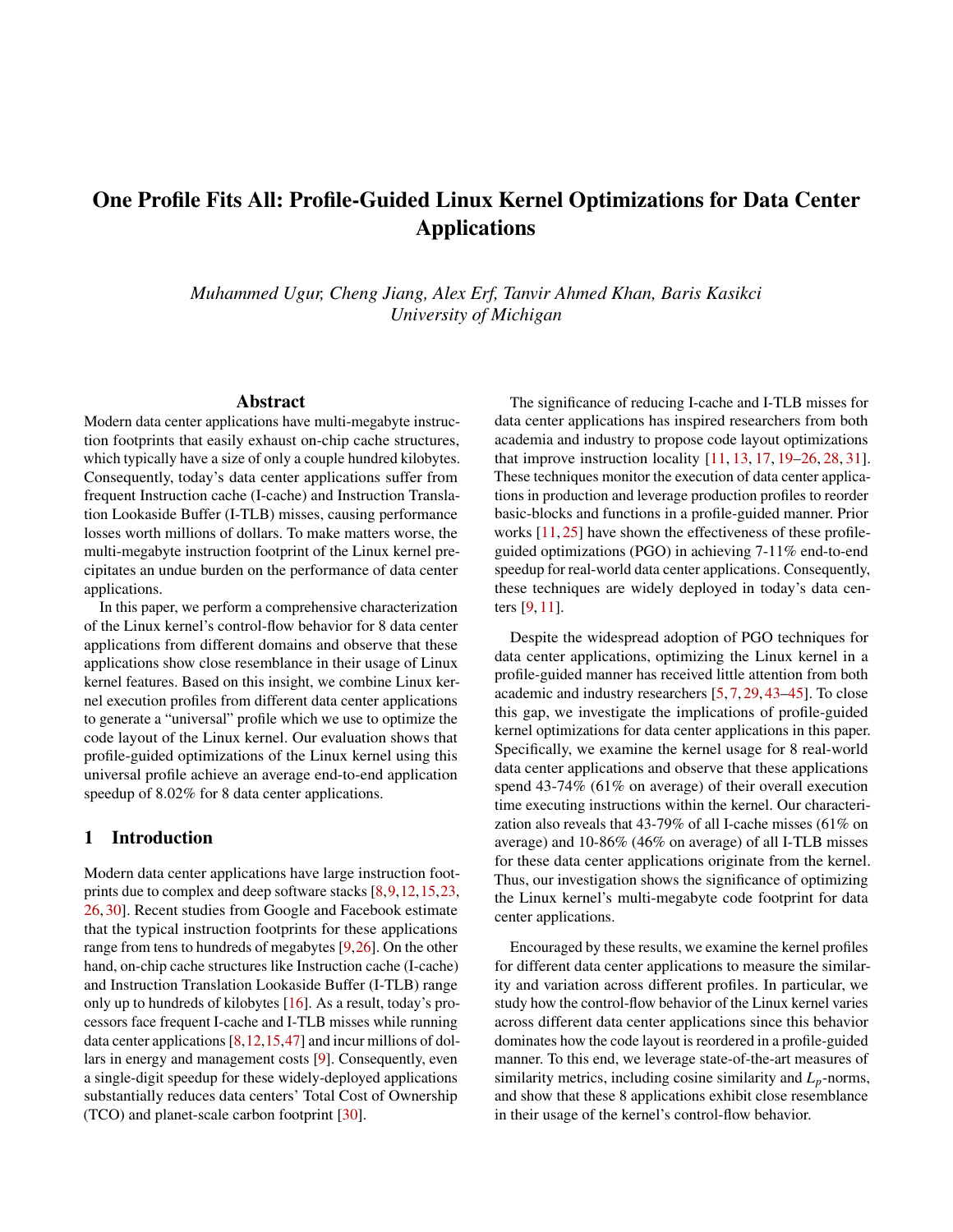| <b>Applications</b>   | <b>Versions</b> | <b>Benchmarks</b>         |
|-----------------------|-----------------|---------------------------|
| Apache $[35]$         | 2.4.41          | ApacheBench [32]          |
| Nginx <sup>[39]</sup> | 1.18            | ApacheBench [32]          |
| Redis <sup>[41]</sup> | 5.0.7           | Redis benchmark [6]       |
| Memcached [37]        | 1.5.22          | Redis benchmark [3, 6]    |
| LevelDB $[33]$        | 1.22            | $db_{\text{.}}$ bench [4] |
| RocksDB [42]          | 6.15.2          | $db$ bench $[4]$          |
| MySQL <sup>[38]</sup> | 8.0.23          | sysbench [2]              |
| PostgreSQL [40]       | 12.5            | sysbench [2]              |

<span id="page-1-0"></span>Table 1: Data center applications, their versions, and their benchmarks we study.

Driven by our characterization's insight, we combine multiple kernel profiles from different data center applications and generate a "universal" kernel profile. Furthermore, we optimize the Linux kernel using this universal profile and evaluate the effectiveness of the optimization in the context of 8 data center applications. In our evaluation, universal profile-guided kernel optimizations achieve an average end-to-end speedup of 8.02% for our selected data center applications. Our evaluation also shows that optimizations using a universal kernel profile achieve an almost identical speedup to optimizations performed using application-specific Linux kernel profiles.

In this paper, we make the following contributions:

- We perform a comprehensive characterization of the Linux kernel's control-flow behavior across 8 real-world data center applications and show that profile-guided optimizations of the Linux kernel have significant potential to improve data center performance in a generalized way.
- We combine kernel profiles from multiple applications to create a universal profile and evaluate the effectiveness of using this universal profile to optimize the Linux kernel – providing a substantial speedup for data center applications.

### 2 Understanding the kernel's usage for modern data center applications

### <span id="page-1-1"></span>2.1 Experimental methodology

Data center applications. We investigate the Linux kernel's usage for modern data center applications using 8 open-source applications that are widely-deployed in today's data centers. Table [1](#page-1-0) lists these data center applications and their benchmarks we study. We analyze two web server applications (Apache and Nginx), two in-memory caching systems (Redis and Memcached), two on-disk key-value databases (LevelDB and RocksDB), and two relational database management systems (MySQL and PostgreSQL).

Data collection methodology. We conduct our experiments in Ubuntu 20.04 LTS using Linux kernel 5.11. We build and optimize the Linux kernel in a profile-guided manner using LLVM (13.0.0). To collect the kernel's execution profile, we leverage the instrumentation-driven gcov [\[36\]](#page-6-13) tool, clang [\[1\]](#page-5-14), and sampling-based Linux perf [\[34\]](#page-6-14) tool. We use a 12-core 1.10GHz Intel(R) Core(TM) i7-10710U machine, with 64KB of L1-cache (32KB instruction and 32KB data), 256KB of L2-cache, 20MB of L3-cache (shared across the same NUMA node), and 16 GB of RAM.

Profile comparison metrics. We analyze the usage of the Linux kernel across different applications by comparing the kernel execution profiles for these applications. To do this comparison, we use several state-of-the-art similarity and difference metrics from data mining and machine learning literature. Such metrics include confusion matrices, cosine similarity, and *L<sup>p</sup>* norms. We provide a brief description of these metrics in the next sections.

The Linux kernel's execution profile consists of several control-flow information, including execution frequencies for functions/branch instructions and taken/not-taken (*i.e.*, fallthrough) frequencies for branch instructions. To understand how the kernel's profile varies across different applications, we compare this control-flow information using confusion matrices. To create a confusion matrix for control-flow information, we first create a feature vector for each application using a common (ordered) set of features. For example, the feature vector for function execution frequency is the number of executions for each kernel function invoked by the application. Similarly, the feature vector for branch execution frequency is the number of executions for each branch instruction invoked by the application in the kernel. Next, we compare these feature vectors using cosine similarity and *L<sup>p</sup>* norms and create confusion matrices.

Cosine similarity. The first measure of similarity we use is cosine similarity. Let *u* and *v* be the feature vectors for the applications *i* and *j* respectively. The cosine similarity is then defined as,

$$
s(u,v)=\frac{u\cdot v}{\|u\|\|v\|},
$$

where  $\mathbf{u} \cdot \mathbf{v}$  is the dot product between the feature vectors,  $\mathbf{u}$ and *v*, and ∥·∥ is the norm for a given feature vector. Cosine similarity has the range between zero and one, where one represents two perfectly aligned feature vectors and zero represents two feature vectors that are orthogonal to each other. Geometrically, cosine similarity can be interpreted as the angle between two *unit* vectors. This makes it natural to use cosine similarity to evaluate any metric that could be normalized to one, such as function execution frequency and branch execution frequency.

 $L_p$  norms. The second metric we consider is  $L_p$  norms.  $L_p$ norms of vector differences are defined as,

$$
s(u, v) = ||u - v||_p = \left(\sum_{k=1}^{|v|} |u_k - v_k|^p\right)^{\frac{1}{p}}
$$

,

where  $|\cdot|$  is the length of the feature vector. Note that for our analyses,  $|\mathbf{u}| = |\mathbf{v}|$ . The norm of vector differences has a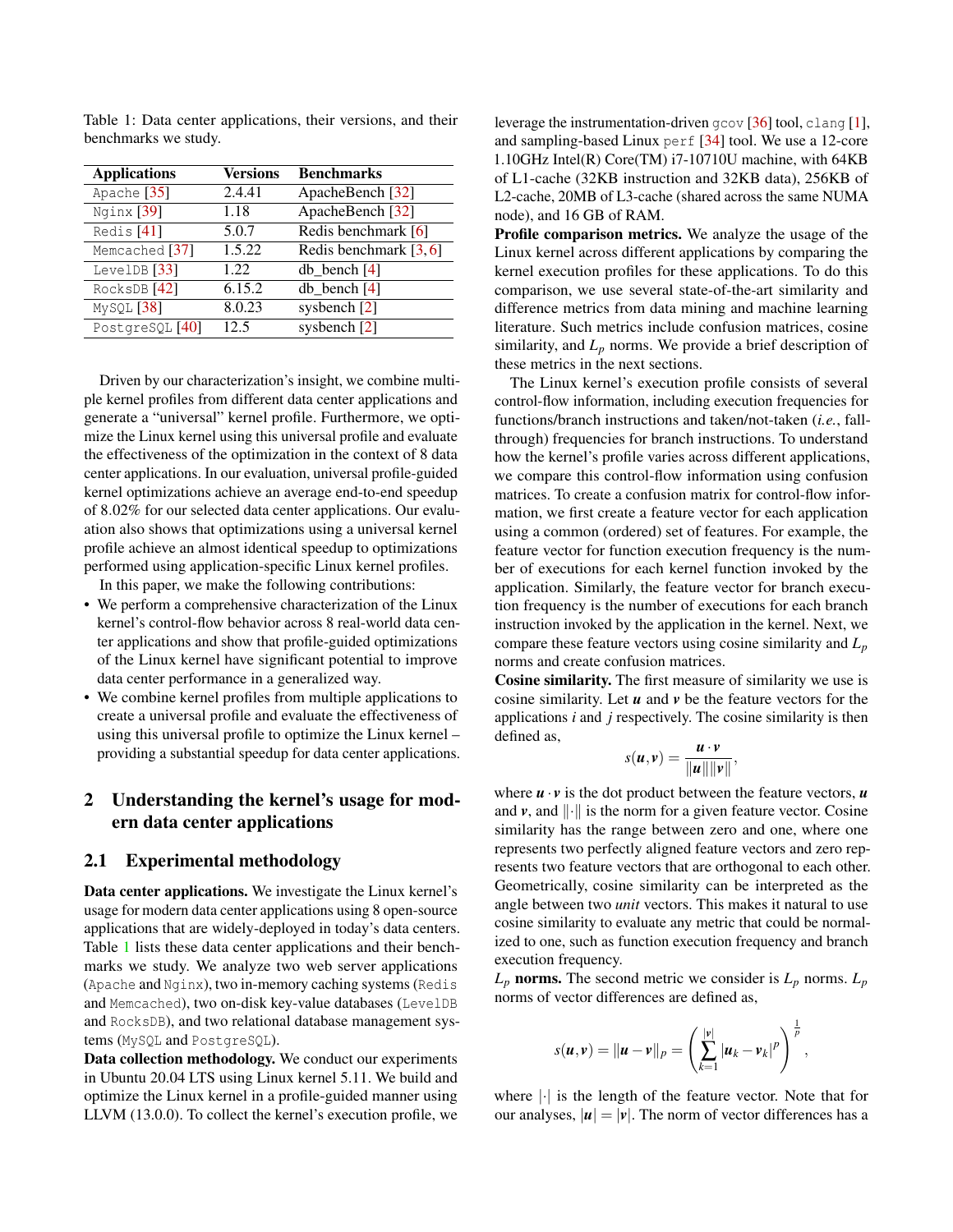<span id="page-2-0"></span>

| Data center<br>applications | $\%$ of<br>cycles<br>spent<br>in kernel | $%$ of<br>instructions<br>executed<br>in kernel | $%$ of<br>I-cache<br>misses<br>in kernel | $\%$ of<br><b>I-TLB</b><br>misses<br>in kernel |
|-----------------------------|-----------------------------------------|-------------------------------------------------|------------------------------------------|------------------------------------------------|
| Apache                      | 62.88%                                  | 64.55%                                          | 60.37%                                   | 63.11%                                         |
| Nginx                       | 74.02%                                  | 74.86%                                          | 68.3%                                    | 80.45%                                         |
| Redis                       | 69.84%                                  | 56.96%                                          | 78.88%                                   | 85.55%                                         |
| Memcached                   | 69.07%                                  | 55.04%                                          | 74.31%                                   | 51.62%                                         |
| LevelDB                     | 43.05%                                  | 30.27%                                          | 56.67%                                   | 31.7%                                          |
| RocksDB                     | 46.34%                                  | 41.79%                                          | 42.97%                                   | 18.19%                                         |
| MySQL                       | 63.26%                                  | 59.21%                                          | 64.86%                                   | 10.38%                                         |
| PostgreSOL                  | 60.00%                                  | 73.22%                                          | 43.85%                                   | 24.40%                                         |

Table 2: Hardware performance event (*e.g.*, CPU cycles, instructions, I-cache misses, and I-TLB misses) statistics for data center applications: Linux kernel is the root cause for a large fraction (46-61%) of hardware issues including I-cache and I-TLB misses for data center applications.

lower bound of zero, which occurs when the two input feature vectors are identical. The input to vector difference norm does not need to be normalized to unit vectors. Therefore, *L<sup>p</sup>* norms are best suited for cases where the feature elements are bounded. For example, we use  $L_p$  norms to compute the similarities between different applications' branch taken and not-taken execution frequencies. We evaluated *L<sup>p</sup>* norms for  $p = \{0, 1, 2\}$ . *L*<sub>0</sub>-norm corresponds to the total number of nonzero elements in a vector. In our analysis, it represents the number of different elements in the feature vector.  $L_1$ -norm is also known as Manhattan distance, which sums the absolute difference in each component of the feature.  $L_2$ -norm is also known as Euclidean distance. Compared to *L*1-norm, *L*2-norm shows tolerance toward small discrepancies. Also, *L*2-norm penalizes relatively large differences between features.

## 2.2 Is the kernel a bottleneck for modern data center applications?

We start our characterization of the Linux kernel by measuring what percentage of the overall execution time for data center applications is spent in the kernel. Specifically, we estimate the percentages of overall CPU cycles, executed instructions, I-cache misses, and I-TLB misses that originate from the Linux kernel for each application. Table [2](#page-2-0) shows the results.

As shown in Table [2,](#page-2-0) these data center applications spend, on average, 61% of their total CPU cycles and 57% of all executed instructions in the kernel. Additionally, on average, 61% of all I-cache misses and 46% of all I-TLB misses originate from the kernel for these 8 applications. Therefore, we conclude that the Linux kernel can be a significant hardware performance bottleneck for data center applications.

### 2.3 How does the kernel's control-flow behavior vary across different applications?

Since the kernel is responsible for a large fraction of the overall execution time for data center applications, optimizing the end-to-end performance for these applications must aim to improve the performance of the Linux kernel. To improve the Linux kernel's performance, we mainly consider compilerbased profile-guided optimizations. These profile-guided optimizations change the code layout of a program via basicblock reordering, function reordering, and function splitting based on the program's execution profile. Such profile-guided optimizations provide significant performance benefits for a program if the profile used for optimization matches closely with the execution profile for the common case. Therefore, we examine how the Linux kernel's profile varies across different data center applications in this subsection.

Function reordering and function splitting primarily leverage the execution frequencies of different functions whereas basic-block reordering uses the execution frequencies of different branch instructions along with the taken and not-taken frequencies of different conditional branch instructions. Consequently, we study the similarity and variation in kernel profiles for different applications based on execution frequencies for all functions and branch instructions along with taken and not-taken frequencies for conditional branch instructions. Function execution frequencies. We first study the variation in kernel profiles based on all function execution frequencies in the Linux kernel. For each application, we create a feature

vector of function frequencies as described in [§2.1.](#page-1-1) Then, we normalize these feature vectors so that each of these vectors has a unit norm. Next, we calculate the cosine similarity among different feature vectors from different data center applications and show the confusion matrix in Fig. [1.](#page-3-0)

As shown in Fig. [1,](#page-3-0) almost all these data center applications show close resemblance with each other based on their kernel function usage. Only LevelDB and RocksDB noticeably differ from other applications. however, the minimum similarity score is only 0.37. This suggests that even for applications with the widest function usage diversity, there is still a 37% match among their profiles. Consequently, profile-guided function reordering and splitting for the kernel should provide performance benefits across different applications based on these execution frequencies.

Branch instruction execution frequencies. Next, we examine kernel profiles for these data center applications based on the execution frequencies of different branch instructions. Similar to the execution frequencies of functions, we generate a feature vector for each application based on the execution frequencies of all branch instructions from the Linux kernel. After normalizing these feature vectors to have a unit norm, we measure the cosine similarity among different feature vectors of different applications and show the confusion matrix in Fig. [2.](#page-3-1)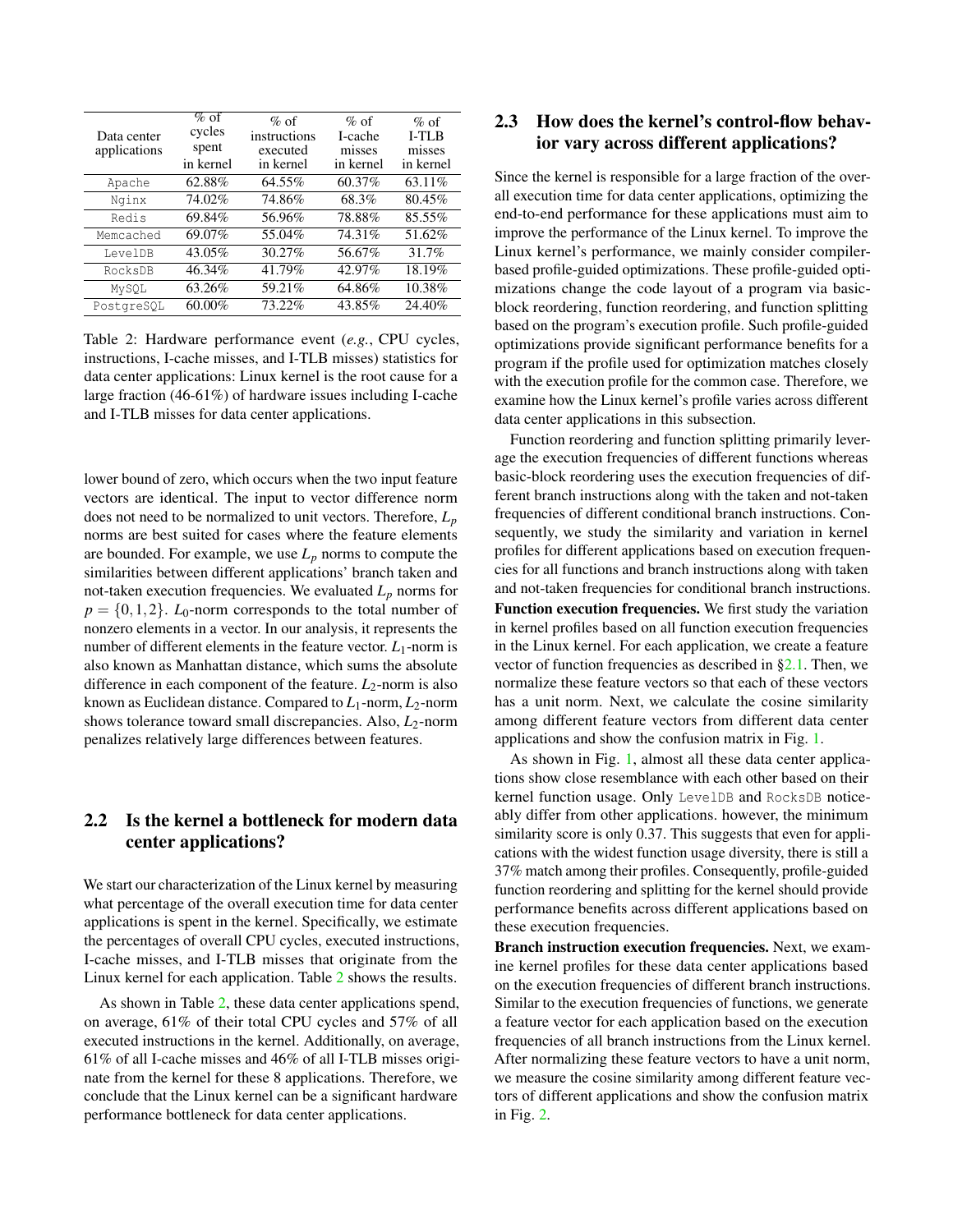<span id="page-3-0"></span>

Figure 1: Confusion matrix using cosine similarities for different data center applications based on the Linux kernel's function execution frequencies: apart from LevelDB and RocksDB, all other applications exhibit close similarity in their kernel function usage.

As shown in Fig. [2,](#page-3-1) we observe that kernel profiles for these applications, with the exception of PostgreSQL, are similar based on branch instruction execution frequency. However, even for PostgreSQL, the minimum score for the measure of similarity is 0.41 suggesting that there is still a 41% match in branch instruction frequency for these applications. Apart from execution frequencies of branch instructions, profileguided basic-block reordering also depends on the taken and non-taken frequencies of conditional branch instructions. Hence, we next investigate the taken and not-taken frequencies of conditional branch instructions from the Linux kernel for these applications.

Taken and not-taken frequencies of conditional branch instructions from the kernel. Conditional branch instructions have two possible directions: (1) the taken direction or (2) the not-taken or fall-through direction. Since the sum of the taken and not-taken frequency for a given branch is equal to the total execution frequency, we represent taken and not-taken frequencies simultaneously with a single parameter, the *taken probability*. We measure the taken probability for a given conditional branch as the ratio of the branch's taken frequency divided by the branch's total execution frequency.

To compare the Linux kernel's profile across different data center applications, we create a feature vector for each application based on taken probabilities for all conditional branch instructions from the kernel. As each entry to these feature vectors ranges from zero to one, we measure the variation among these feature vectors using  $L_p$ -norms, as described in [§2.1.](#page-1-1) We show the corresponding confusion matrix using  $L_p$ -norms for different data center applications in Fig. [3.](#page-4-0)

<span id="page-3-1"></span>

Figure 2: Confusion matrix using cosine similarities for different data center applications based on the Linux kernel's branch execution frequencies: apart from PostgreSQL, all other applications exhibit close similarity in their usage of branch instructions from the kernel.

As shown in Fig. [3,](#page-4-0) the  $L_0$ -norm and  $L_1$ -norm values are small across different data center applications, which highlights that these applications do not exhibit wide diversity among their usage of conditional branch instructions within the kernel. Specifically, the maximum  $L_0$ -norm value is  $0.33$ while the maximum  $L_1$ -norm value is only 0.16. Additionally, *L*2-norm values across all applications are always smaller than 0.005, and hence, we do not include the corresponding confusion matrix in this paper.

Since taken/not-taken frequencies of all conditional branch instructions along with execution frequencies of all branch instructions exhibit similar behavior across different applications, we conclude that profile-guided basic-block reordering for the kernel using only one application's profile will still provide a substantial performance benefit for a different application. Next, we describe how we combine kernel profiles from all applications to generate a universal profile that can achieve significant performance benefits for all applications.

### 3 Implementation

We leverage LLVM's profile tools to generate a universal profile and clang [\[1\]](#page-5-14) to optimize the Linux kernel using the universal profile. To generate the universal profile, we combine kernel profiles from different data center applications using the merge option of the tool, llvm-profdata. While merging the kernel profiles for different data center applications, we assign equal weights to each application's profile.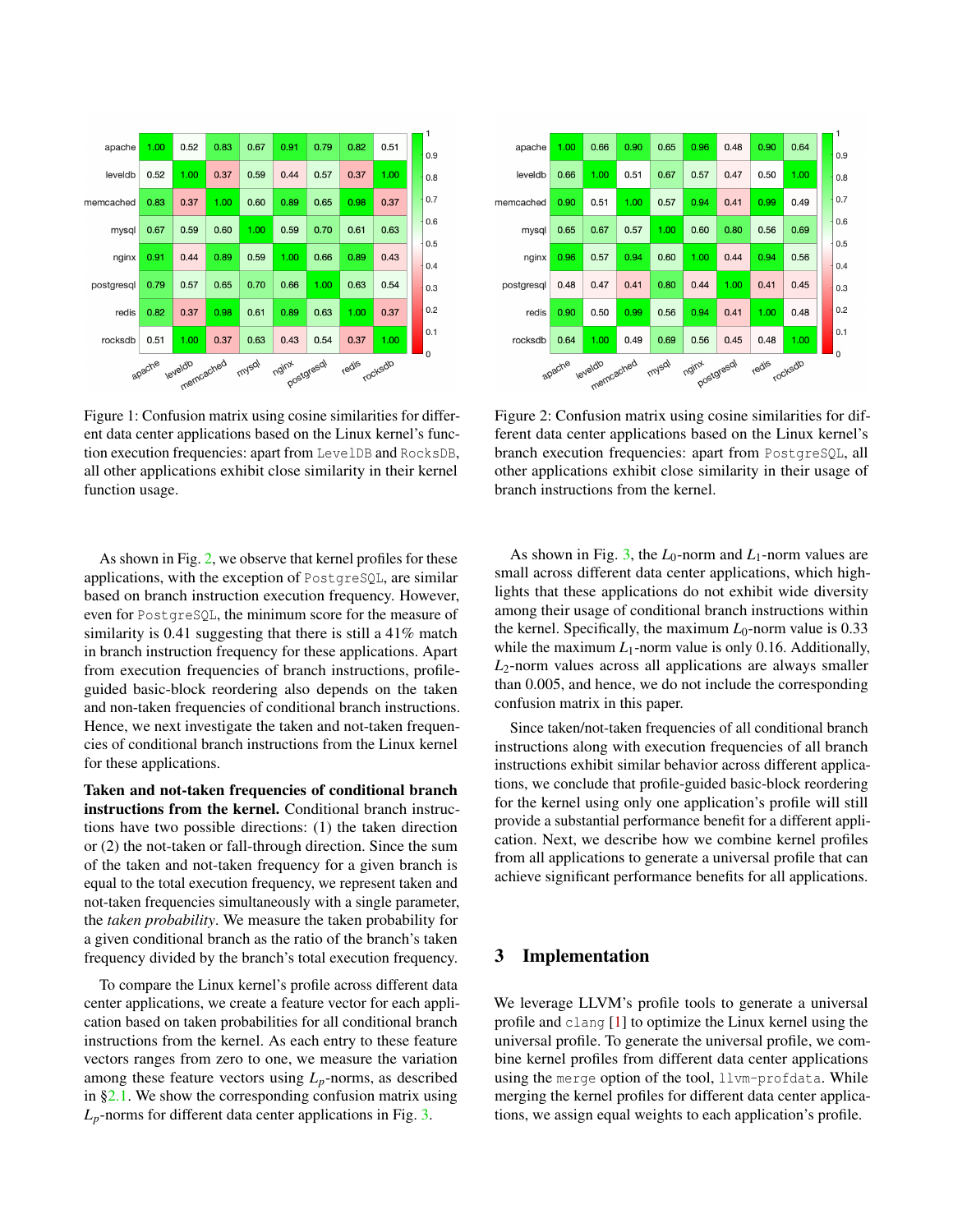<span id="page-4-0"></span>

|            |        |                   |      |       |            |                    |      |                | 1          |
|------------|--------|-------------------|------|-------|------------|--------------------|------|----------------|------------|
| apache     | 0.00   | 0.29              | 0.22 | 0.29  | 0.24       | 0.27               | 0.23 | 0.29           | 0.9        |
| leveldb    | 0.29   | 0.00              | 0.31 | 0.29  | 0.33       | 0.28               | 0.32 | 0.24           | 0.8        |
| memcached  | 0.22   | 0.31              | 0.00 | 0.27  | 0.17       | 0.28               | 0.15 | 0.31           | 0.7        |
| mysql      | 0.29   | 0.29              | 0.27 | 0.00  | 0.29       | 0.27               | 0.27 | 0.28           | 0.6        |
| nginx      | 0.24   | 0.33              | 0.17 | 0.29  | 0.00       | 0.30               | 0.17 | 0.32           | 0.5<br>0.4 |
| postgresql | 0.27   | 0.28              | 0.28 | 0.27  | 0.30       | 0.00               | 0.28 | 0.28           | 0.3        |
| redis      | 0.23   | 0.32              | 0.15 | 0.27  | 0.17       | 0.28               | 0.00 | 0.31           | 0.2        |
| rocksdb    | 0.29   | 0.24              | 0.31 | 0.28  | 0.32       | 0.28               | 0.31 | 0.00           | 0.1        |
|            | apache | leveldb           |      | mysal | ngint      |                    |      | <b>rocksdb</b> |            |
|            |        | memcached         |      |       | postgresal |                    |      |                | 1          |
| apache     | 0.00   | 0.11              | 0.08 | 0.12  | 0.08       | 0.10               | 0.08 | 0.11           | 0.9        |
| leveldb    | 0.11   | 0.00              | 0.14 | 0.10  | 0.16       | 0.08               | 0.14 | 0.05           | 0.8        |
| memcached  | 0.08   | 0.14              | 0.00 | 0.11  | 0.04       | 0.11               | 0.02 | 0.14           | 0.7        |
| mysql      | 0.12   | 0.10              | 0.11 | 0.00  | 0.12       | 0.09               | 0.11 | 0.09           | 0.6        |
| nginx      | 0.08   | 0.16              | 0.04 | 0.12  | 0.00       | 0.13               | 0.05 | 0.15           | 0.5<br>0.4 |
| postgresql | 0.10   | 0.08              | 0.11 | 0.09  | 0.13       | 0.00               | 0.12 | 0.09           | 0.3        |
| redis      | 0.08   | 0.14              | 0.02 | 0.11  | 0.05       | 0.12               | 0.00 | 0.14           | 0.2        |
| rocksdb    | 0.11   | 0.05<br>memcached | 0.14 | 0.09  | 0.15       | 0.09<br>postgresal | 0.14 | 0.00           | 0.1<br>0   |

Figure 3: Confusion matrix using  $L_0$ -norm (top) and  $L_1$ -norm (bottom) for different data center applications based on taken and not-taken frequencies for all branch instructions from the Linux kernel: data center applications show little variation in their usage of kernel conditional branch instructions.

### 4 Evaluation

In this section, we evaluate the effectiveness of optimizing the Linux kernel using the universal profile that we generate by combining kernel profiles from different data center applications. Specifically, we use clang [\[1\]](#page-5-14)'s profile-guided optimizations on the Linux kernel and measure the end-toend speedup (improvement in throughput) for our data center applications. For comparison, we also create applicationspecific kernels for each application and measure each application's end-to-end speedup using this application-specific Linux kernel. We show the speedup for the universal (merged) profile and application-specific profile compared to a nonoptimized (default) kernel for each application in Fig. [4.](#page-4-1)

As shown in Fig. [4,](#page-4-1) the universal profile-guided optimizations achieve significant performance speedup for almost all

<span id="page-4-1"></span>

Figure 4: End-to-end speedup provided by profile-guided Linux kernel optimizations for different data center applications: Linux kernel optimizations using the universal (merged) profile provide comparable performance to kernel optimizations using application-specific profiles.

of these data center applications apart from PostgreSQL. For PostgreSQL, optimizations using the universal profile only provide a 1.59% average speedup since the branch instruction execution frequencies from the kernel for PostgreSQL differ from their execution frequencies for the remaining applications. On average, the universal profile-guided optimizations achieve an average end-to-end speedup of 8.02% across all applications, which is close to the average speedup of 10.03% that the application-specific profiles provide.

### 5 Related Work

Profile-guided optimizations of data center applications. Large instruction footprints of modern data center applications make a compelling case for optimizing these applications in a profile-guided manner [\[8,](#page-5-0) [9,](#page-5-1) [12,](#page-5-2) [15,](#page-5-3) [30\]](#page-6-2). Consequently, a plethora of recent techniques [\[11,](#page-5-5) [13,](#page-5-6) [17,](#page-5-7) [19–](#page-6-3)[26,](#page-6-1) [28,](#page-6-4) [31\]](#page-6-5) optimize the performance of data center applications by applying basic-block reordering, function reordering, and function splitting in a profile-guided manner. Unfortunately, all of these widely-deployed techniques only operate on data center applications themselves and have largely neglected the performance implications of the kernel. Hence, in this work, we investigate the performance potential of profile-guided kernel optimizations and show that such optimizations provide notable speedup for widely-used data center applications.

Profile-guided optimizations of Linux kernel. Previous work for Linux kernel PGO focuses on creating applicationspecific kernels and re-writing the kernel binary [\[27,](#page-6-15) [29,](#page-6-7) [43–](#page-7-1) [45\]](#page-7-2). The main limitation of these works is their focus on the implementation of kernel PGO and the feasibility of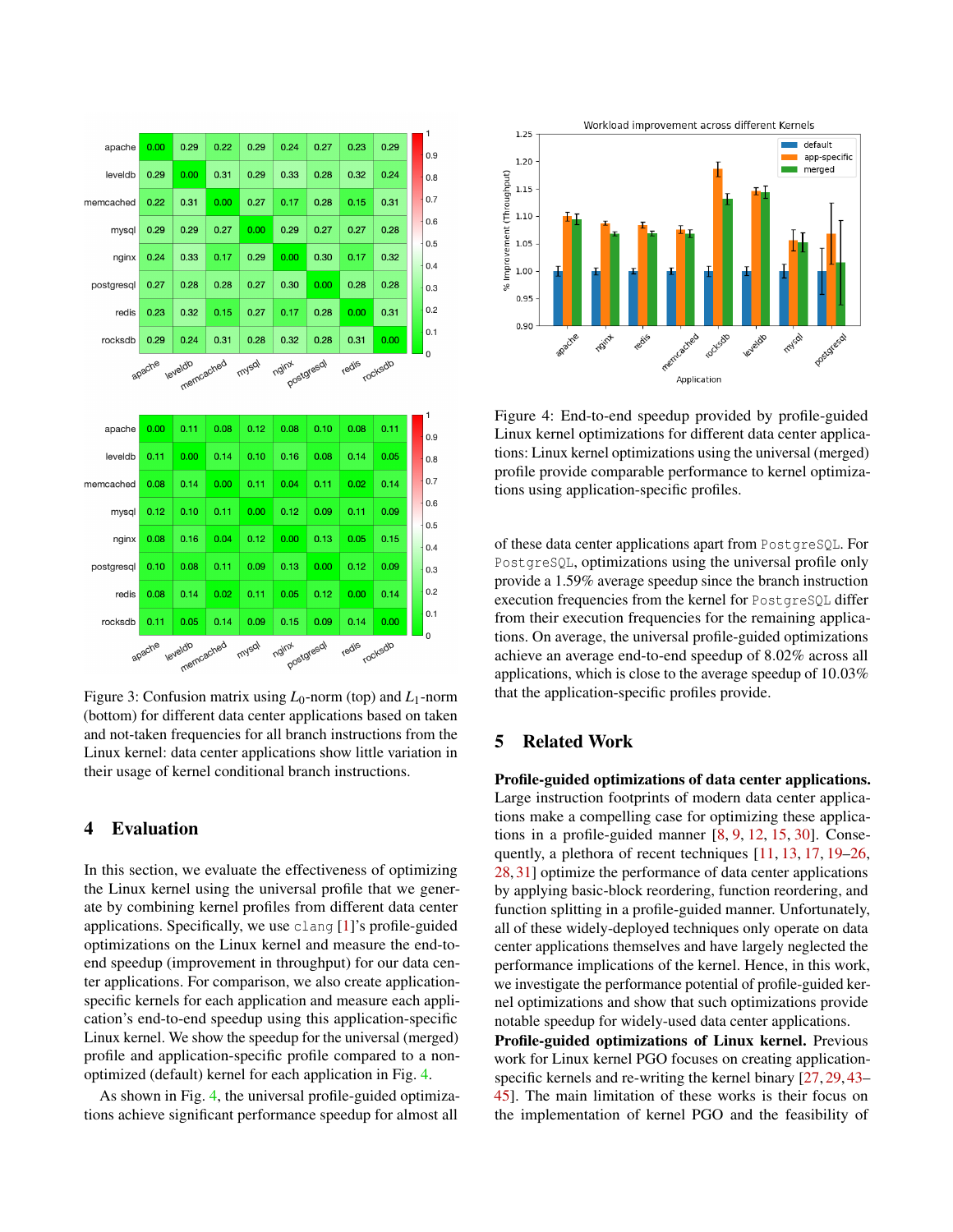application-specific kernels. Our work instead focuses on analyzing kernel usage across different applications and generating a single universal profile to optimize all of these applications. Previous work has also investigated binary-level techniques to reduce a kernel's memory footprint for specific applications [\[10,](#page-5-15) [18\]](#page-6-16). Our work focuses solely on improving performance (*i.e.*, application latency and throughput) through traditional compiler-based optimizations.

Measuring profile similarity. Prior works [\[11,](#page-5-5) [14,](#page-5-16) [31,](#page-6-5) [46\]](#page-7-7) on measuring profile similarity and diversity primarily investigate how execution profiles vary across different inputs or versions of an application and focus on each application on its own. Instead, our work leverages state-of-the-art measures of similarity metrics to compare kernel profiles across different applications and focuses on the operating system kernel, which is a unique program that supports many diverse workloads.

### 6 Conclusion

Modern data center applications lose significant performance potential due to frequent I-cache and I-TLB misses. In this paper, we showed that a large fraction of these misses emerge from the Linux kernel. Consequently, we investigated the implications of profile-guided kernel optimizations for these applications and observed that kernel profiles exhibit close similarities across different data center applications. Based on this insight, we combined the kernel profiles from different applications to generate a universal profile. We then optimized the Linux kernel using compiler-based profile-guided optimizations with this profile to improve application performance. In our evaluation, Linux kernel optimizations using the universal profile achieved an average end-to-end speedup of 8.02% for 8 widely-used data center applications.

### References

- <span id="page-5-14"></span>[1] Clang c language family frontend for llvm. [Online; accessed 19-Nov-2021].
- <span id="page-5-13"></span>[2] Github - akopytov/sysbench: Scriptable database and system performance benchmark. https://github.com/akopytov/sysbench.
- <span id="page-5-11"></span>[3] Github - antirez/mc-benchmark: Memcache port of redis benchmark. https://github.com/antirez/mc-benchmark.
- <span id="page-5-12"></span>[4] Github - benchmarking tools: facebook/rocksdb wiki. https://github.com/facebook/rocksdb/wiki/Benchmarkingtools.
- <span id="page-5-8"></span>[5] Profile-guided optimization for the kernel. https://lwn.net/Articles/830300/.
- <span id="page-5-10"></span>[6] Redis benchmark - redis. https://redis.io/docs/reference/optimization/benchmarks/.
- <span id="page-5-9"></span>[7] Optimizing linux kernel with bolt. https://lpc.events/event/11/contributions/974/, 2021.
- <span id="page-5-0"></span>[8] Grant Ayers, Jung Ho Ahn, Christos Kozyrakis, and Parthasarathy Ranganathan. Memory hierarchy for web search. In *2018 IEEE International Symposium on High Performance Computer Architecture (HPCA)*, pages 643–656. IEEE, 2018.
- <span id="page-5-1"></span>[9] Grant Ayers, Nayana Prasad Nagendra, David I August, Hyoun Kyu Cho, Svilen Kanev, Christos Kozyrakis, Trivikram Krishnamurthy, Heiner Litz, Tipp Moseley, and Parthasarathy Ranganathan. Asmdb: understanding and mitigating front-end stalls in warehouse-scale computers. In *Proceedings of the 46th ISCA*, 2019.
- <span id="page-5-15"></span>[10] Dominique Chanet, Bjorn De Sutter, Bruno De Bus, Ludo Van Put, and Koen De Bosschere. System-wide compaction and specialization of the linux kernel. In *Proceedings of the 2005 ACM SIGPLAN/SIGBED conference on Languages, compilers, and tools for embedded systems*, pages 95–104, 2005.
- <span id="page-5-5"></span>[11] Dehao Chen, Tipp Moseley, and David Xinliang Li. Autofdo: Automatic feedback-directed optimization for warehouse-scale applications. In *CGO*, 2016.
- <span id="page-5-2"></span>[12] Michael Ferdman, Almutaz Adileh, Onur Kocberber, Stavros Volos, Mohammad Alisafaee, Djordje Jevdjic, Cansu Kaynak, Adrian Daniel Popescu, Anastasia Ailamaki, and Babak Falsafi. Clearing the clouds: a study of emerging scale-out workloads on modern hardware. *Acm sigplan notices*, 47(4):37–48, 2012.
- <span id="page-5-6"></span>[13] Google. Propeller: Profile guided optimizing large scale llvm-based relinker. [https://github.com/google/](https://github.com/google/llvm-propeller) [llvm-propeller](https://github.com/google/llvm-propeller), 2020.
- <span id="page-5-16"></span>[14] Wenlei He, Julián Mestre, Sergey Pupyrev, Lei Wang, and Hongtao Yu. Profile inference revisited. *Proceedings of the ACM on Programming Languages*, 6(POPL):1–24, 2022.
- <span id="page-5-3"></span>[15] Svilen Kanev, Juan Pablo Darago, Kim Hazelwood, Parthasarathy Ranganathan, Tipp Moseley, Gu-Yeon Wei, and David Brooks. Profiling a warehouse-scale computer. In *Proceedings of the 42nd ISCA*, 2015.
- <span id="page-5-4"></span>[16] Tanvir Ahmed Khan, Dexin Zhang, Akshitha Sriraman, Joseph Devietti, Gilles Pokam, Heiner Litz, and Baris Kasikci. Ripple: Profile-guided instruction cache replacement for data center applications. In *Proceedings (to appear) of the 48th International Symposium on Computer Architecture (ISCA)*, ISCA 2021, June 2021.
- <span id="page-5-7"></span>[17] Rahman Lavaee, John Criswell, and Chen Ding. Codestitcher: inter-procedural basic block layout optimization. In *Proceedings of the 28th International Conference on Compiler Construction*, pages 65–75, 2019.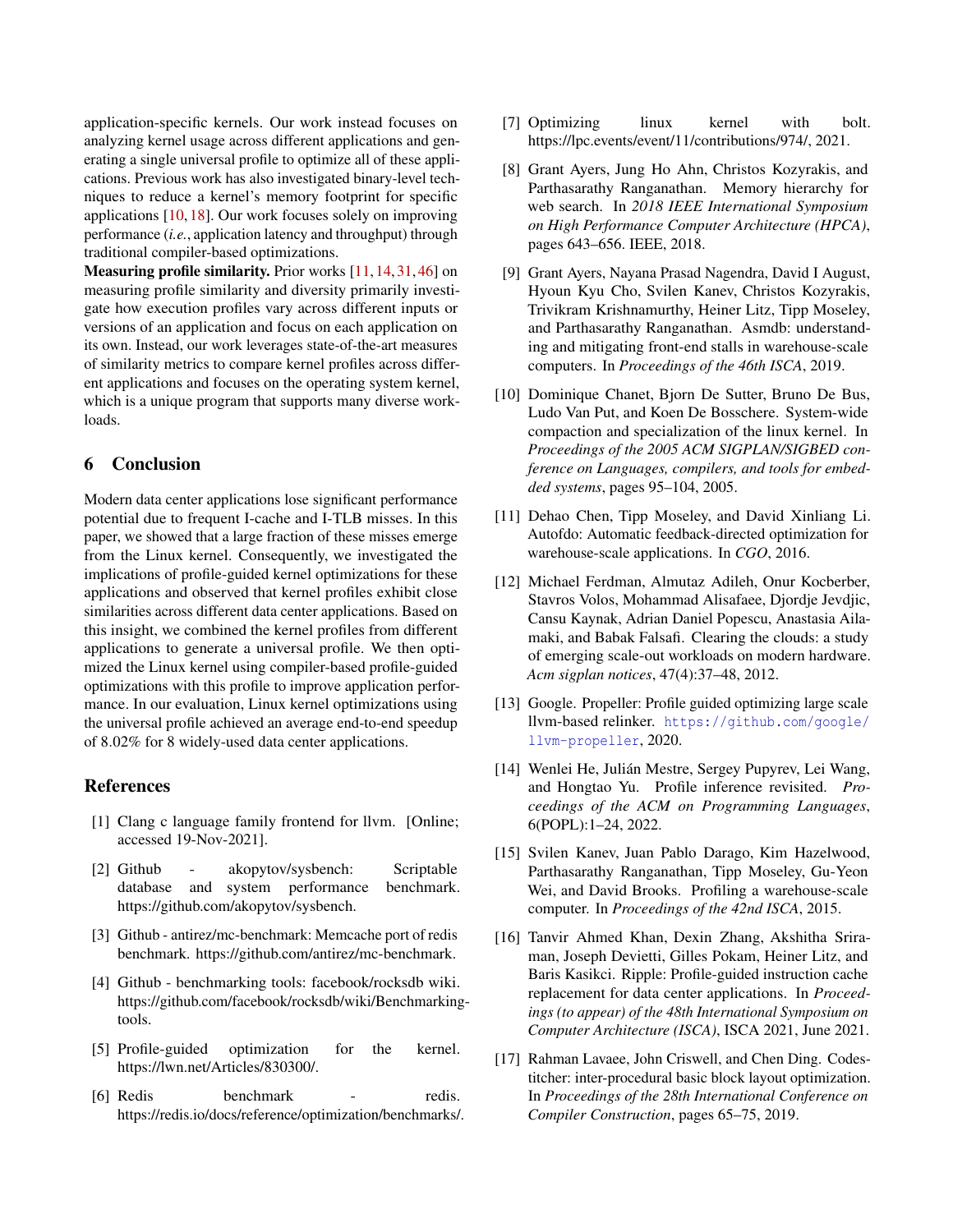- <span id="page-6-16"></span>[18] Chi-Tai Lee, Jim-Min Lin, Zeng-Wei Hong, and Wei-Tsong Lee. An application-oriented linux kernel customization for embedded systems. *J. Inf. Sci. Eng.*, 20(6):1093–1107, 2004.
- <span id="page-6-3"></span>[19] David Xinliang Li, Raksit Ashok, and Robert Hundt. Lightweight feedback-directed cross-module optimization. In *Proceedings of the 8th annual IEEE/ACM international symposium on Code generation and optimization*, pages 53–61, 2010.
- [20] C-K Luk, Robert Muth, Harish Patil, Robert Cohn, and Geoff Lowney. Ispike: a post-link optimizer for the intel/spl reg/itanium/spl reg/architecture. In *International Symposium on Code Generation and Optimization, 2004. CGO 2004.*, pages 15–26. IEEE, 2004.
- [21] Angélica Aparecida Moreira, Guilherme Ottoni, and Fernando Magno Quintão Pereira. Vespa: static profiling for binary optimization. *Proceedings of the ACM on Programming Languages*, 5(OOPSLA):1–28, 2021.
- [22] Guilherme Ottoni. Hhvm jit: A profile-guided, regionbased compiler for php and hack. In *Proceedings of the 39th ACM SIGPLAN Conference on Programming Language Design and Implementation*, pages 151–165, 2018.
- <span id="page-6-0"></span>[23] Guilherme Ottoni and Bin Liu. Hhvm jump-start: Boosting both warmup and steady-state performance at scale. In *2021 IEEE/ACM International Symposium on Code Generation and Optimization (CGO)*, pages 340–350. IEEE.
- [24] Guilherme Ottoni and Bertrand Maher. Optimizing function placement for large-scale data-center applications. In *2017 IEEE/ACM International Symposium on Code Generation and Optimization (CGO)*, pages 233–244. IEEE, 2017.
- <span id="page-6-6"></span>[25] Maksim Panchenko, Rafael Auler, Bill Nell, and Guilherme Ottoni. Bolt: a practical binary optimizer for data centers and beyond. In *2019 IEEE/ACM International Symposium on Code Generation and Optimization (CGO)*, pages 2–14. IEEE, 2019.
- <span id="page-6-1"></span>[26] Maksim Panchenko, Rafael Auler, Laith Sakka, and Guilherme Ottoni. Lightning bolt: powerful, fast, and scalable binary optimization. In *Proceedings of the 30th ACM SIGPLAN International Conference on Compiler Construction*, pages 119–130, 2021.
- <span id="page-6-15"></span>[27] Somu Perianayagam, HaiFeng He, Mohan Rajagopalan, Gregory Andrews, and Saumya Debray. Profile-guided specialization of an operating system kernel. In *Proc. Workshop on Binary Instrumentation and Applications*, 2006.
- <span id="page-6-4"></span>[28] Karl Pettis and Robert C Hansen. Profile guided code positioning. In *Proceedings of the ACM SIGPLAN 1990 conference on Programming language design and implementation*, pages 16–27, 1990.
- <span id="page-6-7"></span>[29] Mohan Rajagopalan, Somu Perinayagam, HaiFeng He, Gregory Andrews, and Saumya Debray. Binary rewriting of an operating system kernel. In *Proc. Workshop on Binary Instrumentation and Applications*, 2006.
- <span id="page-6-2"></span>[30] Akshitha Sriraman, Abhishek Dhanotia, and Thomas F Wenisch. Softsku: Optimizing server architectures for microservice diversity@ scale. In *Proceedings of the 46th International Symposium on Computer Architecture*, pages 513–526, 2019.
- <span id="page-6-5"></span>[31] David W Wall. Predicting program behavior using real or estimated profiles. *ACM SIGPLAN Notices*, 26(6):59– 70, 1991.
- <span id="page-6-9"></span>[32] Wikipedia contributors. Apachebench Wikipedia, the free encyclopedia. [https:](https://en.wikipedia.org/w/index.php?title=ApacheBench&oldid=1061230570) [//en.wikipedia.org/w/index.php?title=](https://en.wikipedia.org/w/index.php?title=ApacheBench&oldid=1061230570) [ApacheBench&oldid=1061230570](https://en.wikipedia.org/w/index.php?title=ApacheBench&oldid=1061230570), 2021. [Online; accessed 3-April-2022].
- <span id="page-6-11"></span>[33] Wikipedia contributors. Leveldb — Wikipedia, the free encyclopedia. [https://en.wikipedia.org/](https://en.wikipedia.org/w/index.php?title=LevelDB&oldid=1060026512) [w/index.php?title=LevelDB&oldid=1060026512](https://en.wikipedia.org/w/index.php?title=LevelDB&oldid=1060026512), 2021. [Online; accessed 3-April-2022].
- <span id="page-6-14"></span>[34] Wikipedia contributors. Perf (linux) — Wikipedia, the free encyclopedia. [https://en.wikipedia.](https://en.wikipedia.org/w/index.php?title=Perf_(Linux)&oldid=1035926020) [org/w/index.php?title=Perf\\_\(Linux\)&oldid=](https://en.wikipedia.org/w/index.php?title=Perf_(Linux)&oldid=1035926020) [1035926020](https://en.wikipedia.org/w/index.php?title=Perf_(Linux)&oldid=1035926020), 2021. [Online; accessed 3-April-2022].
- <span id="page-6-8"></span>[35] Wikipedia contributors. Apache http server — Wikipedia, the free encyclopedia. [https:](https://en.wikipedia.org/w/index.php?title=Apache_HTTP_Server&oldid=1079941743) [//en.wikipedia.org/w/index.php?title=](https://en.wikipedia.org/w/index.php?title=Apache_HTTP_Server&oldid=1079941743) [Apache\\_HTTP\\_Server&oldid=1079941743](https://en.wikipedia.org/w/index.php?title=Apache_HTTP_Server&oldid=1079941743), 2022. [Online; accessed 3-April-2022].
- <span id="page-6-13"></span>[36] Wikipedia contributors. Gcov — Wikipedia, the free encyclopedia. [https://en.wikipedia.org/w/](https://en.wikipedia.org/w/index.php?title=Gcov&oldid=1066269648) [index.php?title=Gcov&oldid=1066269648](https://en.wikipedia.org/w/index.php?title=Gcov&oldid=1066269648), 2022. [Online; accessed 3-April-2022].
- <span id="page-6-10"></span>[37] Wikipedia contributors. Memcached — Wikipedia, the free encyclopedia. [https://en.wikipedia.org/w/](https://en.wikipedia.org/w/index.php?title=Memcached&oldid=1064747973) [index.php?title=Memcached&oldid=1064747973](https://en.wikipedia.org/w/index.php?title=Memcached&oldid=1064747973), 2022. [Online; accessed 3-April-2022].
- <span id="page-6-12"></span>[38] Wikipedia contributors. Mysql — Wikipedia, the free encyclopedia. [https://en.wikipedia.org/w/](https://en.wikipedia.org/w/index.php?title=MySQL&oldid=1080373897) [index.php?title=MySQL&oldid=1080373897](https://en.wikipedia.org/w/index.php?title=MySQL&oldid=1080373897), 2022. [Online; accessed 3-April-2022].